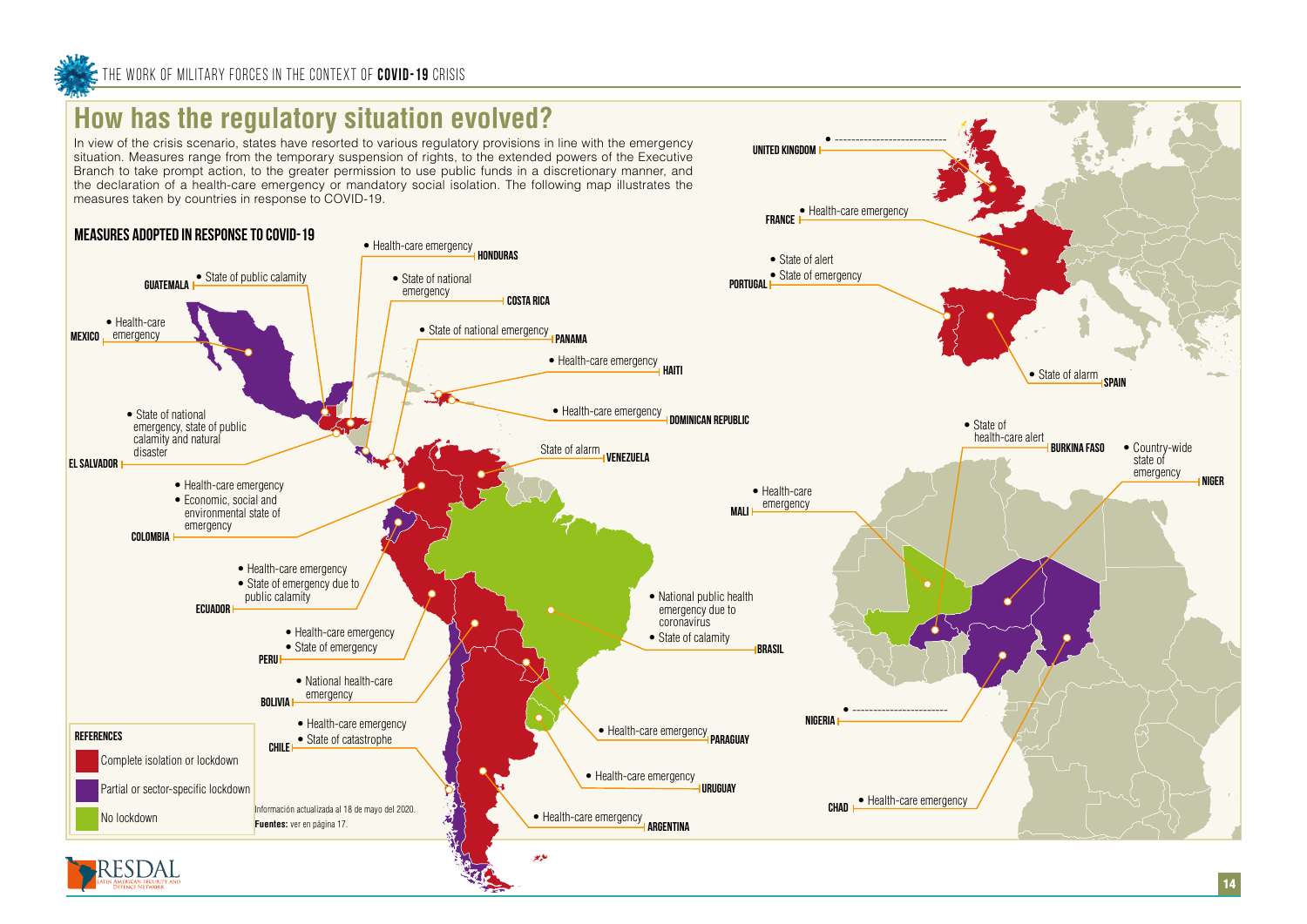## **Measures adopted over time**



**Security** and Human Rights

|                   | State of emergency/curfew/health-care emergency                                                                                                                   | Lockdown/social isolation                                                                                                                |
|-------------------|-------------------------------------------------------------------------------------------------------------------------------------------------------------------|------------------------------------------------------------------------------------------------------------------------------------------|
|                   | <b>Brazil:</b> National public health emergency due to coronavirus                                                                                                |                                                                                                                                          |
| 02/03/2020        |                                                                                                                                                                   |                                                                                                                                          |
| 02/05/2020        | <b>Chile:</b> Health-care emergency                                                                                                                               |                                                                                                                                          |
|                   | <b>Honduras: Health-care state of emergency</b>                                                                                                                   |                                                                                                                                          |
| 02/10/2020        | <b>Guatemala:</b> State of public calamity                                                                                                                        |                                                                                                                                          |
| 03/05/2020        |                                                                                                                                                                   |                                                                                                                                          |
|                   | <b>Ecuador:</b> Health-care state of emergency<br><b>Peru:</b> Health-care emergency                                                                              |                                                                                                                                          |
| 03/11/2020        | Colombia: Health-care emergency<br>Argentina: Health-care emergency                                                                                               |                                                                                                                                          |
| 03/12/2020        |                                                                                                                                                                   |                                                                                                                                          |
| 03/13/2020        | Portugal:<br>Panama: State of<br><b>Uruguay:</b> State of<br><i>Venezuela:</i><br>State of alert<br>State of alarm<br>national emergency<br>health-care emergency |                                                                                                                                          |
|                   | El Salvador: State of national emergency, state<br>Spain: State of alarm                                                                                          | <b>Spain:</b> Freedom of movement restriction                                                                                            |
| 03/14/2020        | of public calamity and natural disaster                                                                                                                           |                                                                                                                                          |
| 03/15/2020        | Peru: State of emergency                                                                                                                                          | Peru: Lockdown                                                                                                                           |
|                   | <b>Ecuador:</b> State of emergency<br>Paraguay: Health-care<br><b>Costa Rica: State of</b><br>due to public calamity<br>state of emergency<br>national emergency  |                                                                                                                                          |
| 03/16/2020        |                                                                                                                                                                   | Ecuador: 2 pm-5 am curfew and other<br>Venezuela: Full mandatory lockdown                                                                |
| 03/17/2020        | <b>Colombia:</b> Economic, social and environmental state of emergency                                                                                            | restrictions                                                                                                                             |
|                   | Portugal: State of emergency<br><b>Bolivia: National health-care</b><br>emergency                                                                                 |                                                                                                                                          |
| 03/18/2020        | <b>Haiti: Health-care</b><br>Dominican Republic:<br><b>Chile:</b> State of catastrophe                                                                            | <b>Chile:</b> ) Sector-specific lockdowns,<br>  Haiti: Health-care<br>Dominican Republic:                                                |
| 03/19/2020        | State of health-care emergency<br>  emergency                                                                                                                     | customs and cordon sanitaire<br>Complete mandatory lockdown<br>emergency                                                                 |
|                   | <b>Brazil:</b> State of calamity                                                                                                                                  | <b>Argentina: Social, preventive</b><br>  Honduras: Total curfew<br>  Portugal: Mandatory<br>and mandatory isolation<br>social isolation |
| 03/20/2020        |                                                                                                                                                                   | Burkina Faso: 7 pm-5 am curfew<br><b>El Salvador: National lockdown</b>                                                                  |
| 03/21/2020        |                                                                                                                                                                   |                                                                                                                                          |
|                   |                                                                                                                                                                   | <b>Bolivia: nationwide lockdown</b><br>Guatemala: Lockdown                                                                               |
| 03/22/2020        | France: State of health-care emergency                                                                                                                            | <b>United Kingdom: Mandatory social isolation</b>                                                                                        |
| 03/23/2020        |                                                                                                                                                                   |                                                                                                                                          |
|                   |                                                                                                                                                                   | <b>France:</b> Obligatory social isolation                                                                                               |
| 03/24/2020        | <b>Mali:</b> State of health-care emergency                                                                                                                       | <b>Colombia:</b> Preventive and mandatory isolation<br><b>Panama: National lockdown</b>                                                  |
| 03/25/2020        |                                                                                                                                                                   |                                                                                                                                          |
| 03/27/2020        | Niger: countrywide state of emergency                                                                                                                             | <b>Burkina Faso: Quarantinces in some cities</b>                                                                                         |
|                   |                                                                                                                                                                   | <b>Niger:</b> Curfew and isolation in Niamey                                                                                             |
| 03/28/2020        |                                                                                                                                                                   |                                                                                                                                          |
| 03/29/2020        |                                                                                                                                                                   | <b>Paraguay: Total quarantine</b>                                                                                                        |
|                   | Burkina Faso: State of health-care alert<br><b>Mexico:</b> Health emergency                                                                                       | <b>Mexico:</b> Suspension of<br>  Nigeria: Lockdown in some<br>non-essential activities<br>cities                                        |
| <b>03/30/2020</b> |                                                                                                                                                                   |                                                                                                                                          |

In April 2020, the UN Secretary General released a report titled: "COVID-19 and Human Rights. We are all in this together", which delivers six key human rights messages. Referring to one of these, which is that "the threat is the virus, not people", the report states that "The pandemic has led to countries imposing emergency and security measures. While in most cases these are needed to fight the virus, they can also be politically driven and may be easily abused. The pandemic could provide a pretext to undermine democratic institutions, quash legitimate dissent or disfavored people or groups, with far-reaching consequences that we will live with far beyond the immediate crisis. Although coercive measures may be justified in certain situations, they can backfire if applied in a heavy-handed, disproportionate way, undermining the whole pandemic response itself.

"States should be guaranteeing, in their crisis response, rights related to the use of force, arrest and detention, fair trial and access to justice and privacy, among others. Basic principles of legality and the rule of law must be observed."